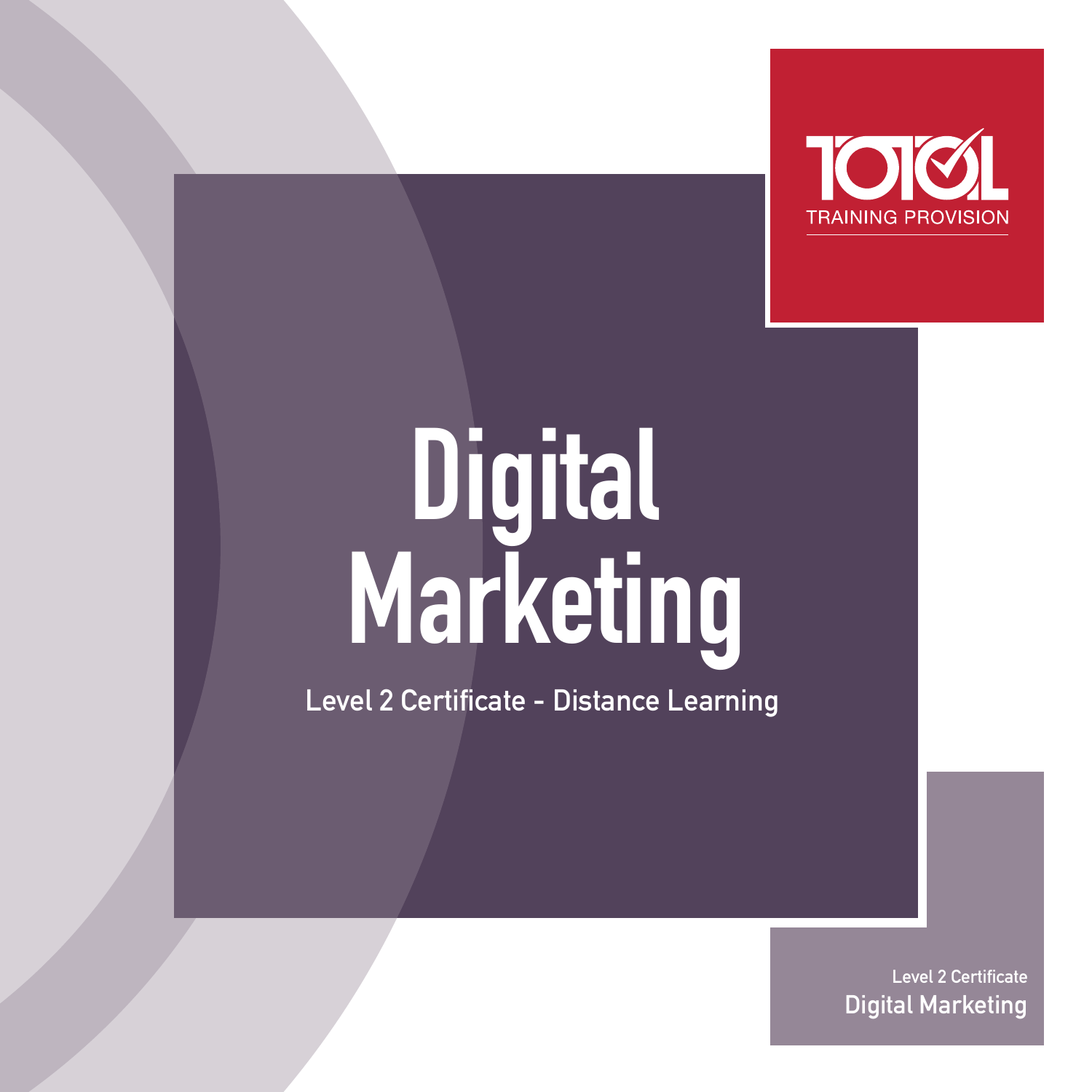At Total Training Provision we have a **clear purpose; to innovate, influence and Inspire others** through high quality and purposeful education and training. Our **flexible approach** allows us to deliver bespoke and tailored programmes, designed to meet the specific needs of both learner and employer.

From day one, **the learner is at the heart of everything we do** and we aim to ensure that the learner has the best experience possible. Our onboarding process covers **in-depth learner engagement** though initial and diagnostic assessments ensuring each journey is prepped with individualised pathways, **differentiated to meet learner needs and style.**

For each learner, **great consideration is given** to past experience and achievement, present needs and future goals. This ensures that learners are **equipped to reach their full potential.**

> **Level 2 Certificate Digital Marketing**

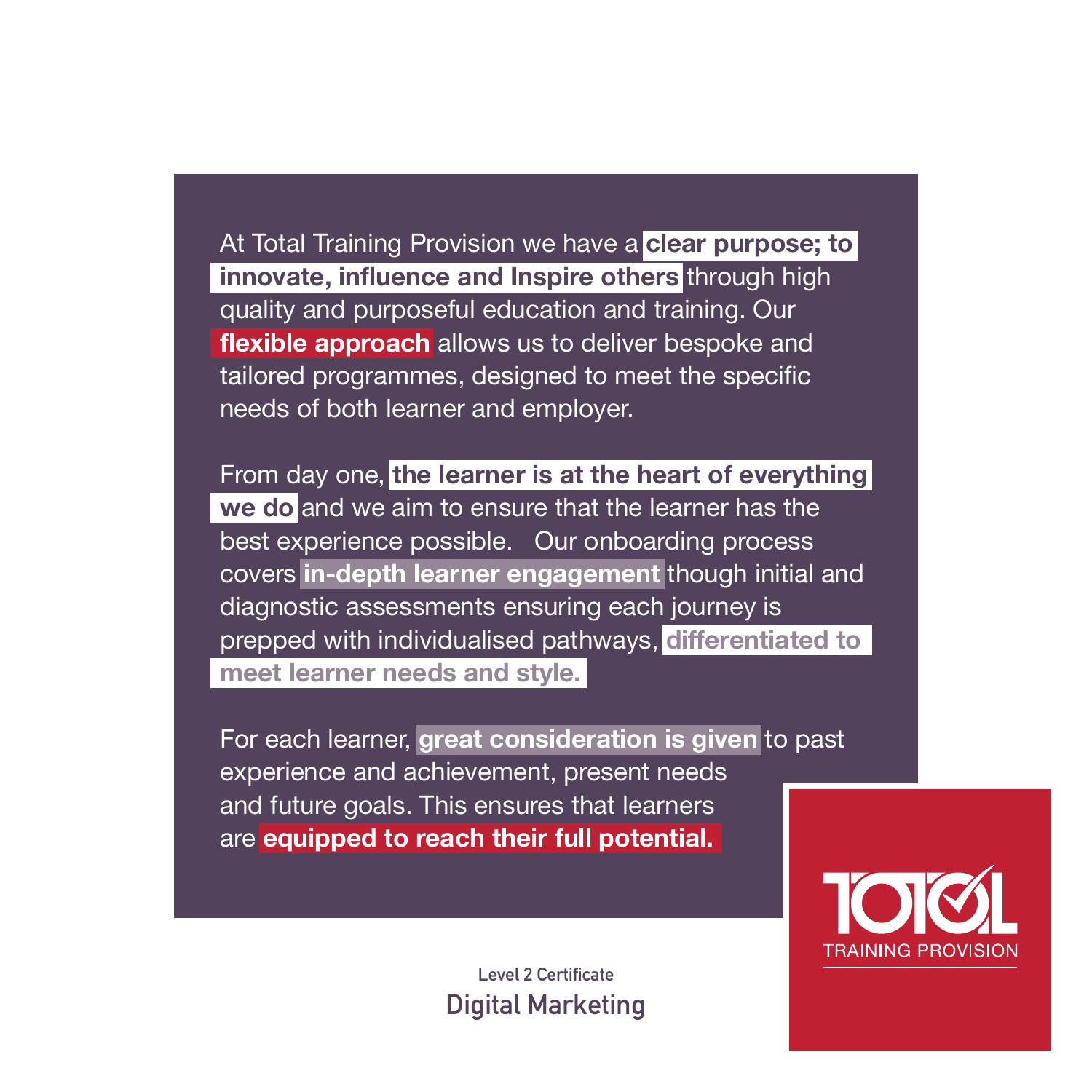# **Digital Marketing**

**Level 2 Certificate** 

**8-Week Distance Learning Course** 

### Qualification Purpose -

The purpose of this qualification is to help learners develop their knowledge of digital marketing. Successfully completing it will allow learners to understand what digital marketing is, why it is important and how it can impact upon business growth.

This qualification, delivered over 8-weeks, is designed for learners who want to develop their knowledge of digital marketing, those who are seeking employment within marketing, business or media, and those who are already working within those sectors and wish to broaden their knowledge



**Level 2 Certificate Digital Marketing**